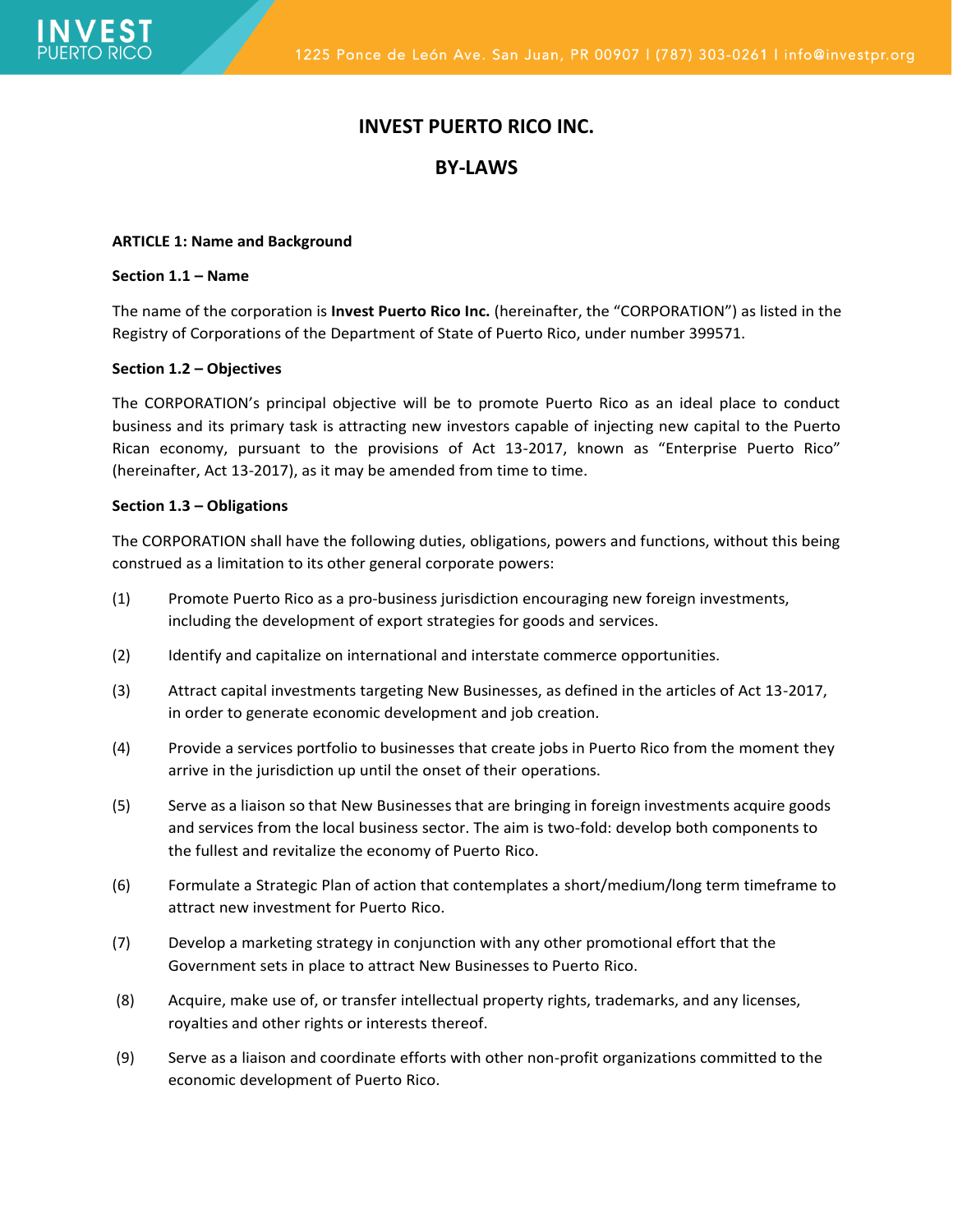- (10) Create different programs to implement the purposes of the CORPORATION, including without limitation, a Business Management Program to train legal and natural persons pursuing the establishment of New Business operations in Puerto Rico.
- (11) Prepare and adopt a Conflict of Interest Policy for the CORPORATION.
- (12) Prepare and adopt a Code of Business Ethics for the CORPORATION and designate independent ethics committee.
- (13) Designate advisory committees that the Board of Directors deems necessary to provide advice in any matter that the Board of Directors deems appropriate.
- (14) Conduct research and collaborate with governmental entities tasked with the development and collection of statistical data that is fundamental to an efficient and effective discharge of responsibilities, objectives and purposes. To that effect, the CORPORATION will share all statistical data pertaining to investments, whether obtained or generated, along with any research findings it conducts or receives with the following: the Department of Economic Development and Commerce of Puerto Rico ("DEPARTMENT"), the Governor and the Legislative Assembly.
- (15) Receive donations, create and implement a development strategy for a sponsorship program that allows the CORPORATION to obtain private funds.
- (16) Prepare an annual operating budget for the CORPORATION, to be approved by the Board of Directors, and forward a copy of said budget to the Secretary of Economic Development and Commerce.

a. Proposed uses of public funds allocated.

b. A plan to secure economic support of the private sector.

(17) Prepare a complete and detailed report for the Governor of Puerto Rico, its Board of Directors, and the Legislative Assembly, through both legislative bodies, before December 1st of each year, which shall include:

a. A description of the operations and achievements of the CORPORATION and an identification of the most important trends, initiatives or developments that impact the performance of any program or activity

b. A progress evaluation aimed at achieving organizational goals and specific performance outcomes in the short, medium and long term.

c. Methods to implement and finance the operations of the CORPORATION and its divisions, including private sector support as required by Article 13 of Act 13-2017.

d. A description of the operations and achievements of the CORPORATION and its divisions, with respect to promotion of economic opportunities in Puerto Rico.

e. An annual audit of the finances and compliance/due diligence carried out by a certified, independent public accountant with regards to the accounts and bookkeeping of the entity, at the closing of the fiscal year of the Government of Puerto Rico. This audit will be conducted at the end of the most recent fiscal year and will be conducted in accordance with generally accepted accounting principles and rules. The Board of Directors will be responsible for the publication of this report through the Internet on the date of submission.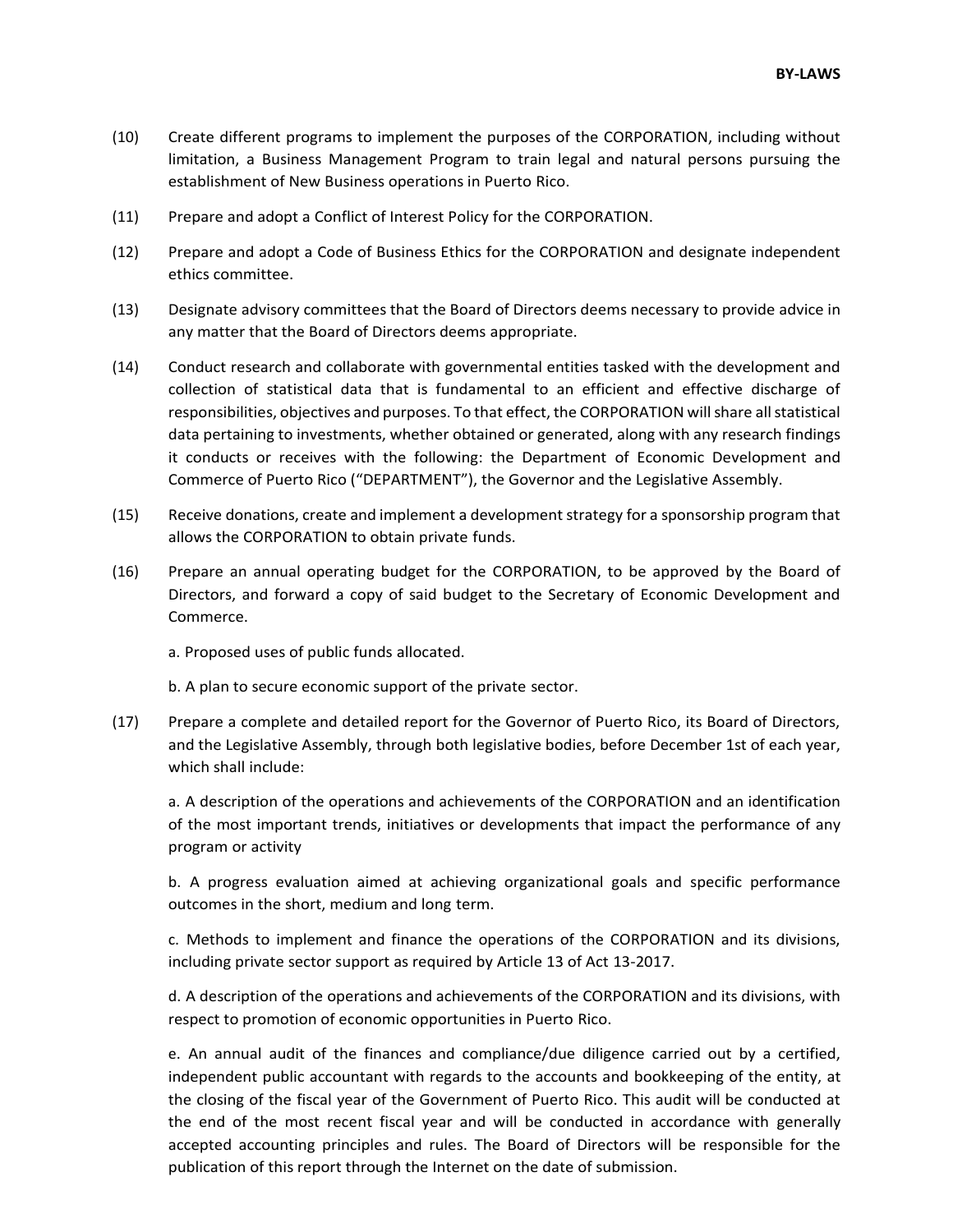- (18) In addition to any indemnity provided by the General Corporations Act of Puerto Rico, the CORPORATION may provide compensation and purchase and hold insurance on behalf of its directors, officers, employees and its divisions against any liability arising out of actions taken while acting within the scope of its authority.
- (19) The CORPORATION shall have all the power and authority necessary to comply with the purposes of Act 13-2017. The powers and authority of the CORPORATION will be interpreted liberally so that it can devote itself successfully to fulfill its purpose.

### **Section 1.4 – Restrictions/Limitations**

The CORPORATION will be subject to the following restrictions/limitations:

- (1) The CORPORATION shall not have the authority to issue equity nor declare and pay dividends.
- (2) No director, officer, employee or any person may benefit from the income and assets of the CORPORATION, with the exception of salaries and reasonable market compensation for their services.
- (3) The CORPORATION shall not participate in electoral processes, directly or indirectly, in or out of Puerto Rico. It cannot support political parties, hopefuls, candidates, campaign committees, or agents, representatives or committees of any of the foregoing, or political action committees that make donations or coordinate expenses among themselves or to separate committees or funds, directly or indirectly, in or out of Puerto Rico.
- (4) The CORPORATION will not carry out lobbying activities, directly or indirectly. This restriction/limitation shall not prevent the CORPORATION from conducting studies and responding to requests for opinions on projects and programs directly related to the promotion of Puerto Rico as an investment destination and other purposes contained in Act 13-2017, or any law that replaces it.
- (5) The CORPORATION will not incur expenses for purposes inconsistent with the purposes and objectives of the CORPORATION or in contravention with its budget or Strategic Plan.
- (6) The CORPORATION shall not incur expenses or commit funds in excess of the total revenue reasonably anticipated during a fiscal year.
- (7) The administrative and payroll expenses, compensation and benefits of officers and other employees and contractors of the CORPORATION may not exceed the amounts or percentages of the CORPORATION's budget approved by the Board of Directors.
- (8) The CORPORATION's certificate of incorporation and Corporate By-laws may be amended so long as the amendments are consistent with Act 13-2017, or any law that replaces it and, in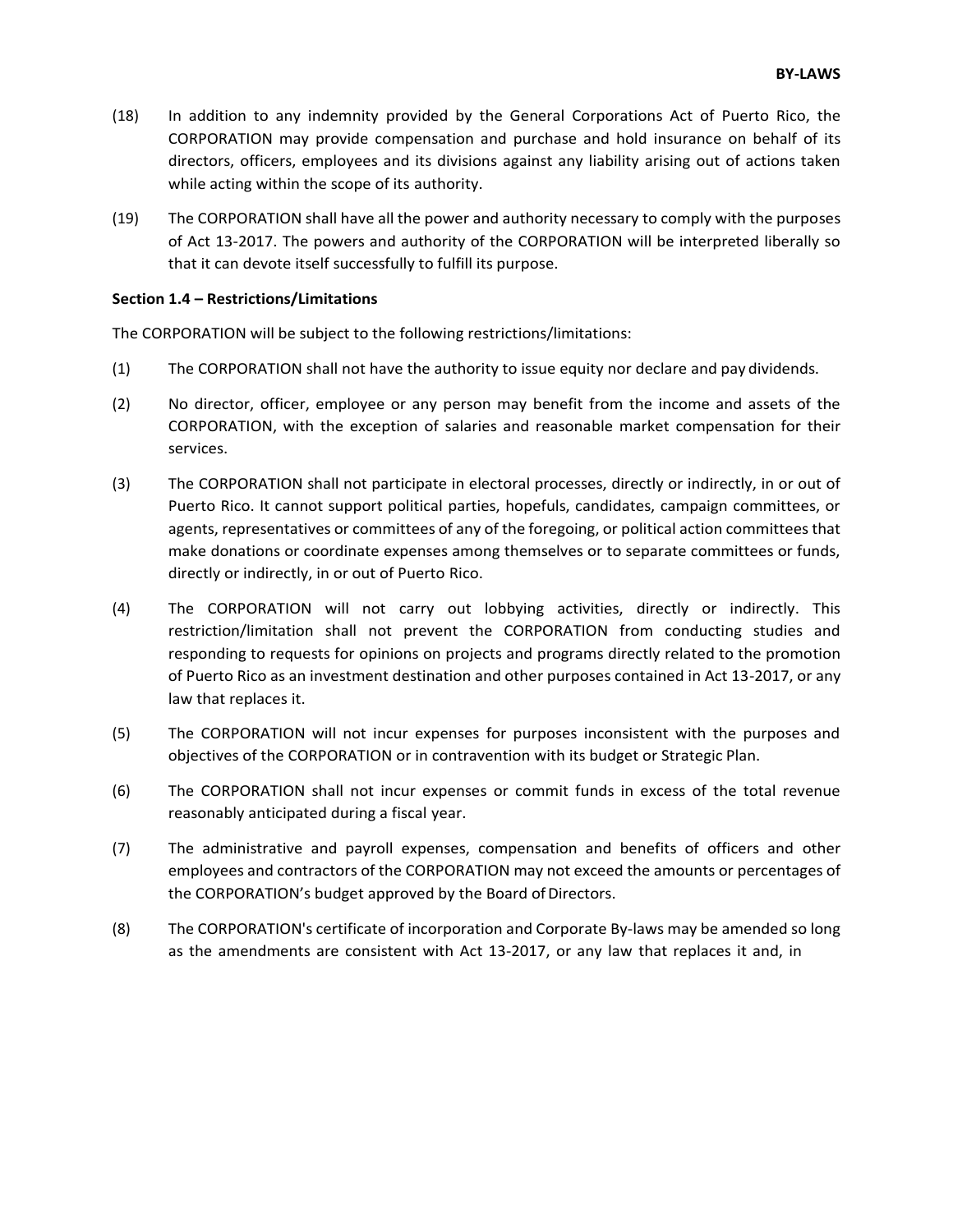addition said amendments have received the affirmative vote of two thirds of the members of the Board of Directors of the CORPORATION.

#### **ARTICLE II: MainOffice**

### **Section 2.1**

The main office of the CORPORATION will be Invest Puerto Rico, 150 Convention Boulevard, Suite 300 San Juan, PR 00907 or at any other address that the Board of Directors, at its sole judgment, may determine.

### **ARTICLE III: Resident Agent**

#### **Section 3.1**

The CORPORATION's resident agent will be the Department of Economic Development and Commerce of Puerto Rico. The physical address of the resident agent will be the Department of Economic Development and Commerce of Puerto Rico, PRIDCO Building, 355 FD Roosevelt Ave. Suite 401, Hato Rey, PR 00918, or at any other location that the Board of Directors, at its sole judgment, may determine. Its mailing address will be PO Box 362350, San Juan, PR 00936-2350, or at any other address that the Board of Directors, at its sole judgment, may determine.

#### **ARTICLE IV: Board of Directors**

#### **Section 4.1 – General**

The affairs of the CORPORATION will be conducted by a Board of Directors ("Board") comprised of eleven (11) members: (i) the Governor of Puerto Rico, or its representative, (ii) the Secretary of State or its representative, (iii) the Secretary of the Department of Economic Development and Commerce, or its representative, (iv) and eight (8) private sector members who shall be named by the Governor of Puerto Rico pursuant to the provisions of Act 13-2017, of which at least four (4) shall be residents of Puerto Rico.

### **Section 4.1.1 – Length of Terms of Members of the Board of Directors**

- (1) Ex officio members (Section 4.2.1) shall hold office on the Board of Directors for as long as they hold public office.
- (2) Members appointed by the Governor (Section 4.2.2) shall be appointed for terms of four (4) years and until their successors take office. However, initial appointments shall be made for staggered terms, namely three (3) members for a period of one (1) year, two (2) members for a period of two (2) years, and three (3) members for a period of three (3) years.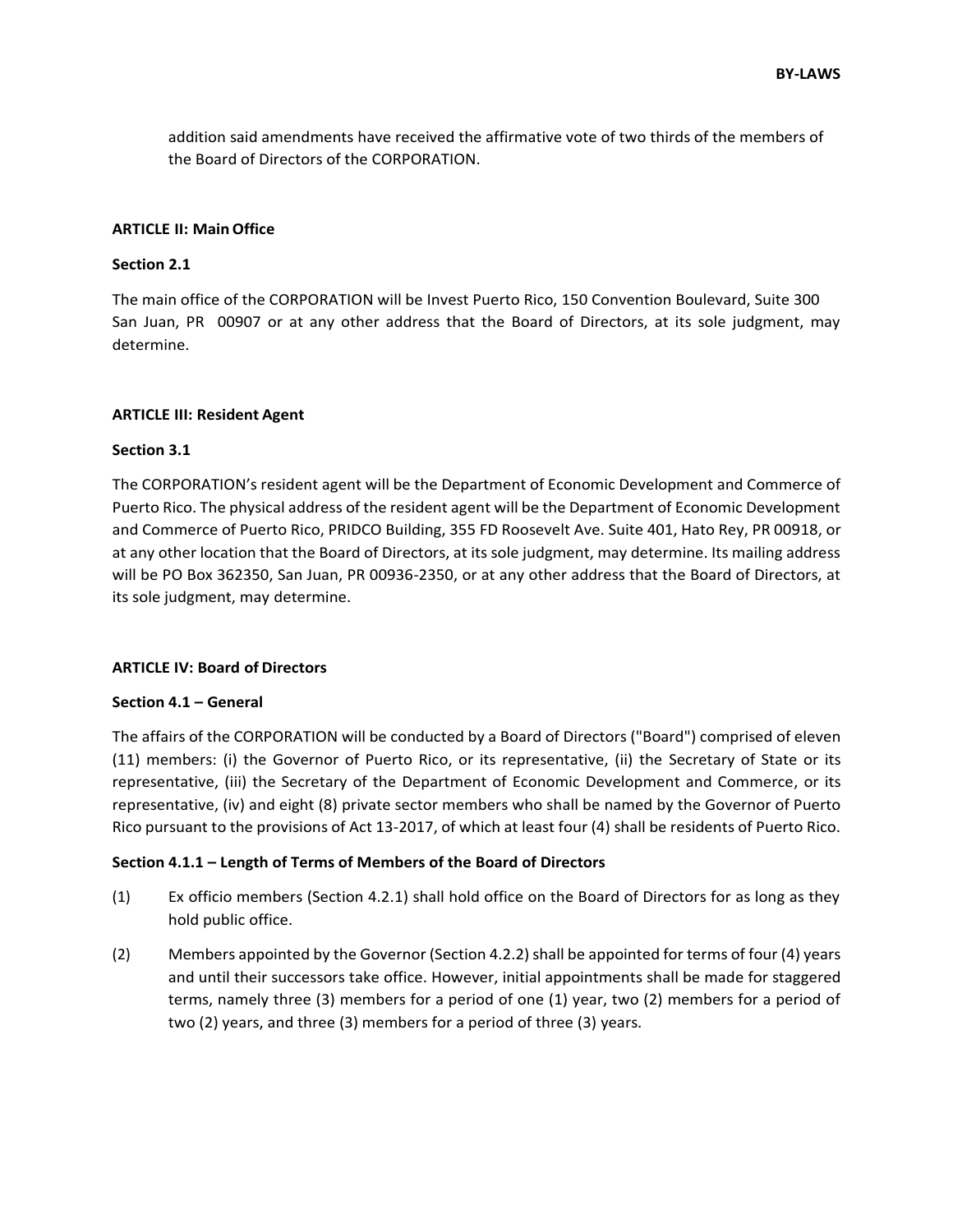### **Section 4.1.2 – President of the Board of Directors**

The Governor or his representative shall preside over the Board of Directors.

# **Section 4.1.3 – Vice President of the Board of Directors**

The Board of Directors shall annually select from among its private sector members a Vice President, who shall have such obligations and powers as are determined by the Board of Directors.

# **Section 4.1.4 – Treasurer of the Board of Directors**

The Board of Directors shall annually select from among its private sector members its Treasurer.

# **Section 4.1.5 – Secretary of the Board of Directors**

The Board of Directors shall annually select from among its private sector members its Secretary.

# **Section 4.1.6 – Compensation of Directors**

The members of the Board of Directors shall serve without compensation, but those who are not public servants may be reimbursed for necessary and reasonable expenses incurred, as determined by a resolution of the Board of Director.

# **Section 4.1.7 – Meeting Place of the Board of Directors**

The meetings of the Board of Directors of the CORPORATION will be carried out in the jurisdiction determined by the Board of Directors by resolution.

### **Section 4.1.8 – Delegations**

Except for the ex officio members, no one in the Board of Directors may delegate to another his/her participation.

### **Section 4.1.9 – Quorum**

A quorum shall be constituted with a majority of the members of the Board of Directors.

### **Section 4.1.10 – Voting**

Once quorum is established the Board of Directors can take any action or determination by a majority vote of the present members.

### **Section 4.1.11 – Fiduciary Duty of Care**

The members of the Board of Directors shall discharge their duties as Board Directors, including duties as members of a committee, (1) in good faith, (2) with the care an ordinary prudent person in like position would exercise under similar circumstances, and (3) in a manner the Board Director reasonably believes to be in the best interest of the CORPORATION.

### **Section 4.1.12 – Fiduciary Duty of Loyalty**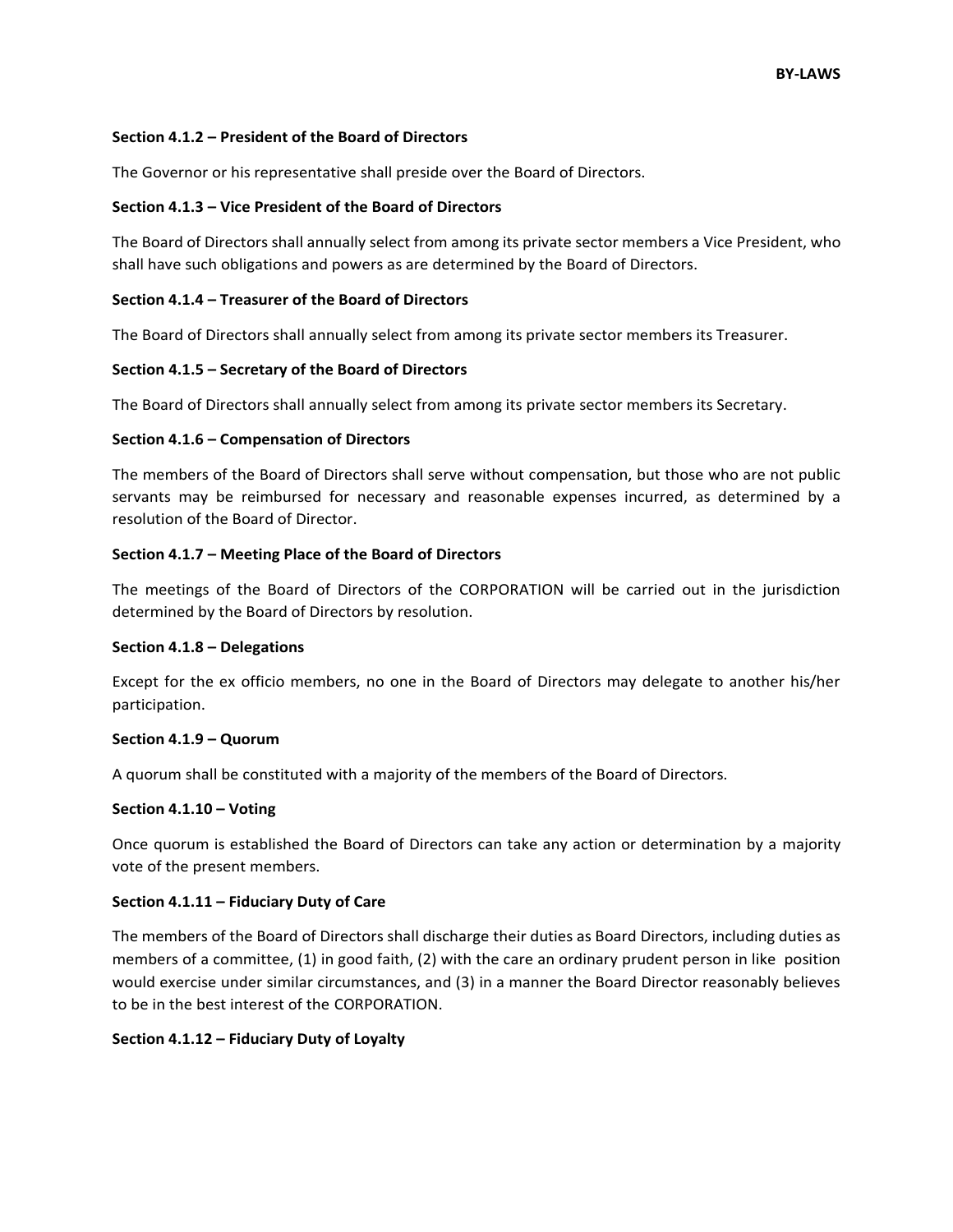The members of the Board of Directors shall discharge their duties as Board Directors by acting in the CORPORATION's best interests and not using his or her authority to advance personal interests, or the interests of related third parties.

# **Section 4.1.13 – Fiduciary Duty of Fidelity to Purpose**

The members of the Board of Directors shall discharge their duties as Board Directors by acting with fidelity to the purpose of the CORPORATION.

# **Section 4.1.14 – Fiduciary Duty of Confidentiality**

The members of the Board of Directors shall discharge their duties as Board Directors by appropriately safeguarding confidential information, including any information shared by other Board Directors at a meeting of the Board of Directors, and specifically designated as confidential in nature at that time.

# **Section 4.2 – Composition of the Board of Directors**

The Board of Directors of the CORPORATION will be constituted in the following manner:

# **Section 4.2.1 –** *Ex Officio* **Members**

The Board of Directors will include three (3) members *ex officio* representing the following government entities:

- (1) The Governor of Puerto Rico, who can delegate his participation;
- (2) The Secretary of State, or his representative;
- (3) The Executive Director of the Industrial Development Company or hisrepresentative.

An *ex officio* memberis able to appoint a representative to substitute him/her in one or more meetings.

# **Section 4.2.2 – Members Appointed by the Governor**

- (1) The members of the private sector appointed by the Governor will represent economic sectors such as: emerging technologies, manufacturing, energy, health, agriculture, tourism, advanced services, research and development, and any other industry which the Governor deems necessary and relevant. These members will perform their non-delegable duties in their personal capacity. They should be well experienced within the economic sector they represent.
- (2) A position left vacant by resignation, death or removal, by a member appointed by the Governor will be replaced with a new member, appointed by the Governor, who will serve out the term of the original appointment.
- (3) Members appointed by the Governor may be removed by the Board of Directors, for cause. Nevertheless, unjustified absences to three (3) consecutive meetings will constitute an automatic removal of said member. The Board of Directors will be responsible of determining if such absences are unjustified or not. For purposes hereof, just cause shall mean: any conviction of a crime involving moral turpitude, declaration of mental incompetency, blatant conflict of interest with the mission of the CORPORATION, and complete disregard of its fiduciary duties after prior due notice and time provided to cure such disregard.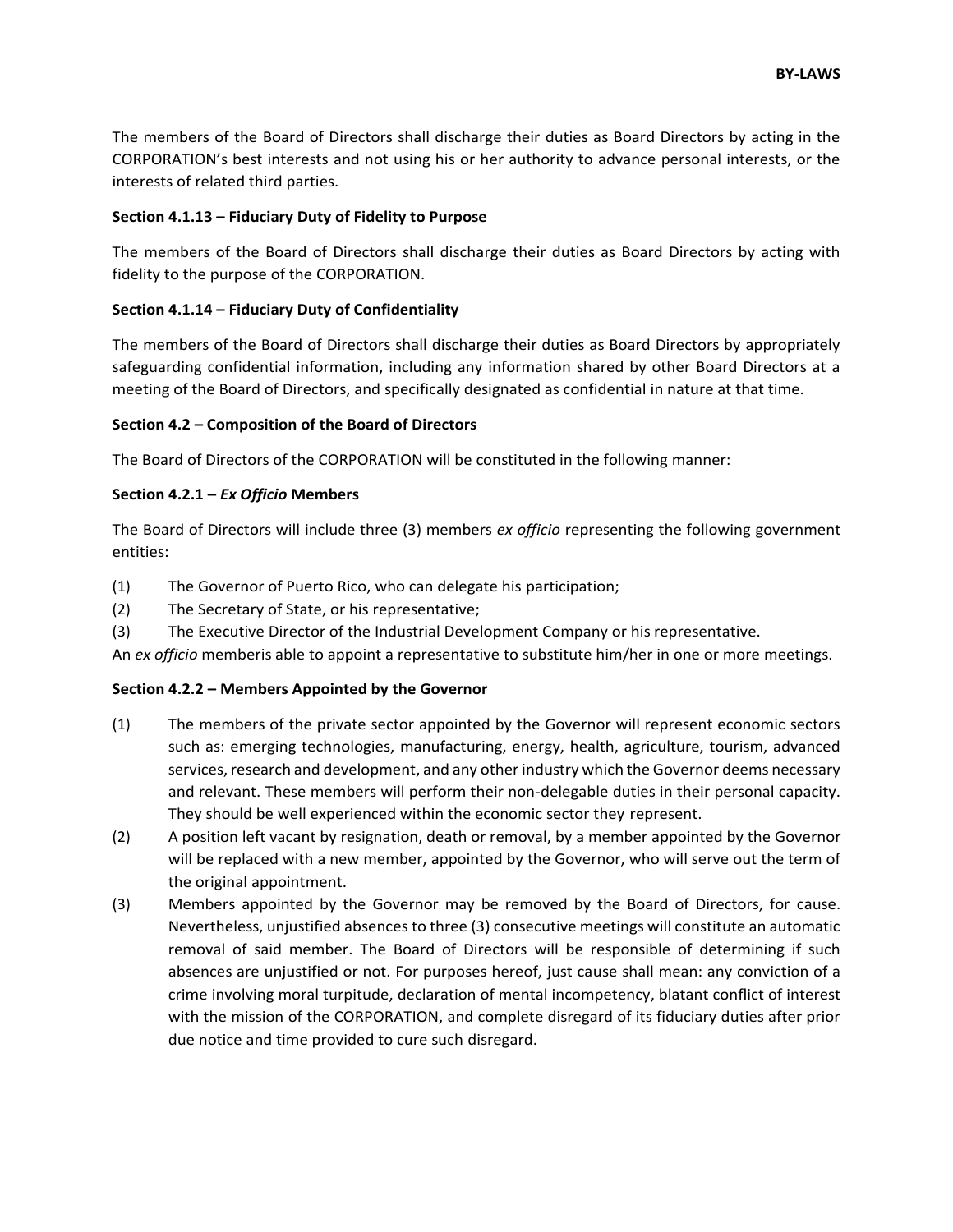(4) Any person convicted of a serious felony, in any jurisdiction, or of a lesser felony involving moral depravity or dishonesty, fraud, embezzlement, or illegal appropriation of funds cannot be a member of the Board of Directors.

#### **Section 4.3 – Powers of the Board of Directors**

The Board of Directors of the CORPORATION will have the necessary powers and faculties to carry out the objectives of the CORPORATION and to enable it to exercise its delegated faculties, including the following:

- (1) Establish the organizational structure and secure the financing for programs and activities derived from federal sources or from the government of Puerto Rico, private sources, and from the payment for services or published materials.
- (2) Request, receive, own, invest or administer any subsidy, payment or donation of funds or property and incur in expenses consistent with the powers vested in it by Act 13-2017.
- (3) Grant contracts and other necessary or convenient tools for the exercise of its powers and functions. The Board of Directors will make sure that contracts with a person or organization who/which agrees to provide services related to economic development, or services for managerial assistance, are not duplicitous with respect to services provided by/for government agencies and instrumentalities, unless the Board of Directors deems that such contracts are necessary to fulfill the expectations of the Board of Directors.
- (4) Elect or appoint those officers, employees and necessary or favorable agents to carry out their activities and provide an adequate compensation.
- (5) Transfer any government allocation which has not been utilized to subsequent fiscal years.
- (6) Create and dissolve advisory committees, groups or work teams and other similar organizations as deemed necessary to carry out its purposes. Its private sector members will serve without compensation but may be reimbursed for necessary and reasonable expenditures incurred during meeting days, as determined by the Board of Directors.
- (7) Establish those committees it deems necessary, including Executive and Audit Committees, which will include at least one member of the public sector.
- (8) The Corporation shall have the power to sue and be sued, as well as to appear in Court and defend itself in any judicial or administrative action brought against it.
- (9) Adopt, use and modify a corporate seal. Notwithstanding any legal provision to the contrary, it is not necessary for the words "non-profit corporation" to be included.
- (10) Each September 30th, receive a brief summary of the strengths, services and economic development incentives offered by each municipality.
- (11) Obtain insurance, guarantees or sureties against any loss related to the properties of the CORPORATION and its subdivisions, in the amounts and with the underwriters that are necessary or desirable.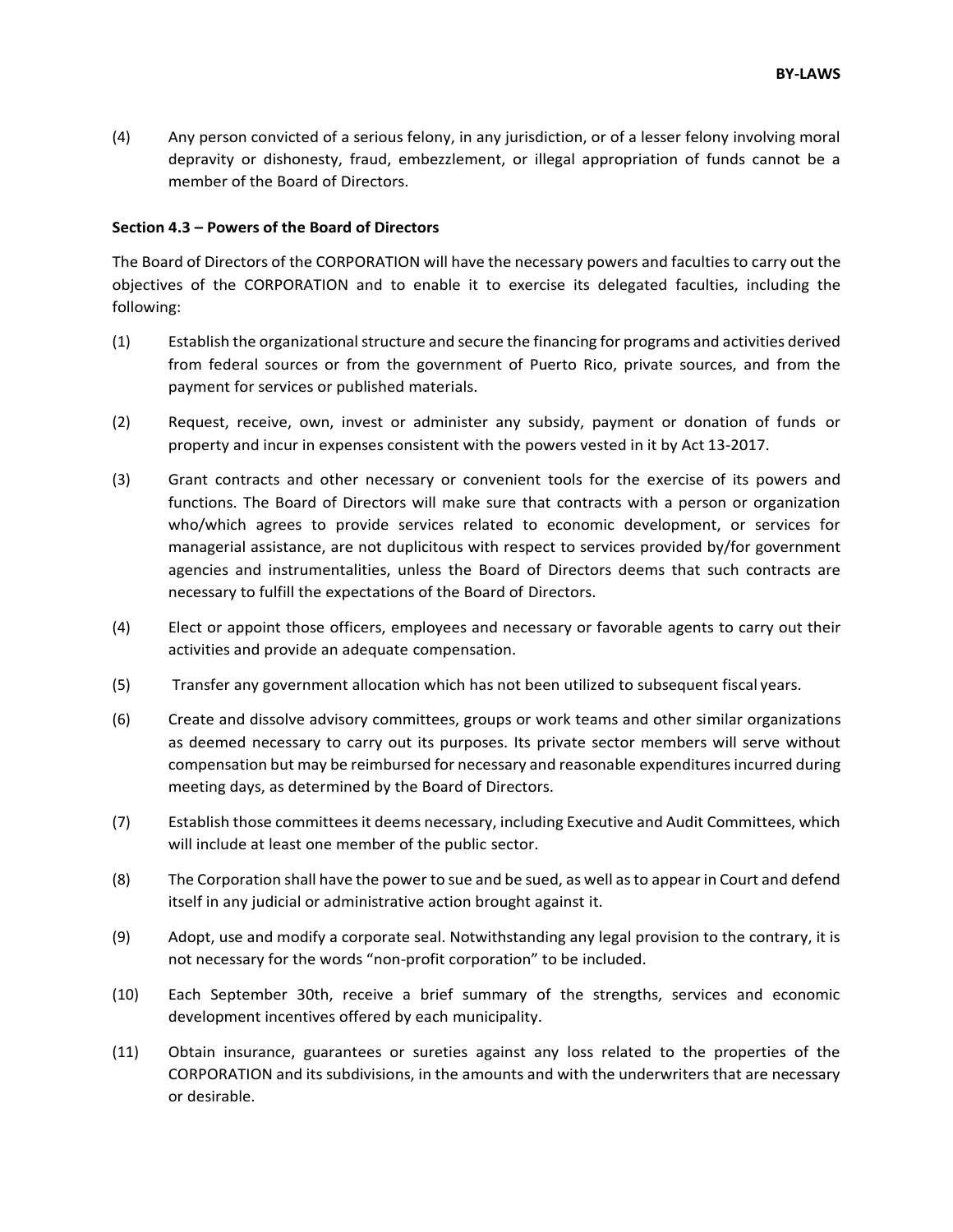(12) Adopt, amend and revoke corporate By-laws, as long as they are consistent with the powers granted by Act 13-2017 or its articles of incorporation.

### **Section 4.4 – Limitations on the Members of the Board of Directors**

### **Section 4.4.1**

Only those members of the Board of Directors who hold their appointments in accordance to Section 4.2.1 can be employees or officers of the Government of Puerto Rico.

# **Section 4.4.2**

No member, director, officer or contractor of the CORPORATION can have, or appear to have, a conflict of interest with respect to the operations of the CORPORATION, as defined by Article 9 of Act 13-2017.

# **ARTICLE V: Meetings and Procedures of the Board of Directors**

# **Section 5.1 – Ordinary Meetings**

The Board of Directors will meet at least quarterly, holding at least four (4) meetings per year. Quorum shall be determined when the majority of the total number of Directors are present at a meeting.

Ordinary and extraordinary meetings may be held in person, via conference calls, or by videoconferencing.

# **Section 5.2 – Extraordinary Meetings**

An extraordinary meeting of the Board of Directors may be called by the President of the Board of Directors at any time, through his/her own initiative or through the request of four (4) members of the Board of Directors.

### **Section 5.3 – Notifications**

A meeting may be requested by the President of the Board of Directors or through the request of four (4) members of the Board of Directors, through a notice issued by the Secretary of the Board of Directors or its representative which shall include, the agenda, the time and the place for such meeting. Meetings may be held by video or teleconferencing or in any means that allows for simultaneous communication of all participants.

Calling a meeting of the Board of Directors must be given with no less than forty-eight (48) hours notice. Such notification may be issued through e-mail. The notification requirements established herein may be waived in writing by any member.

### **Section 5.4 Voting**

Voting will take place in person, via conference calls, videoconferencing and/or e-mail, as approved by the Board of Directors.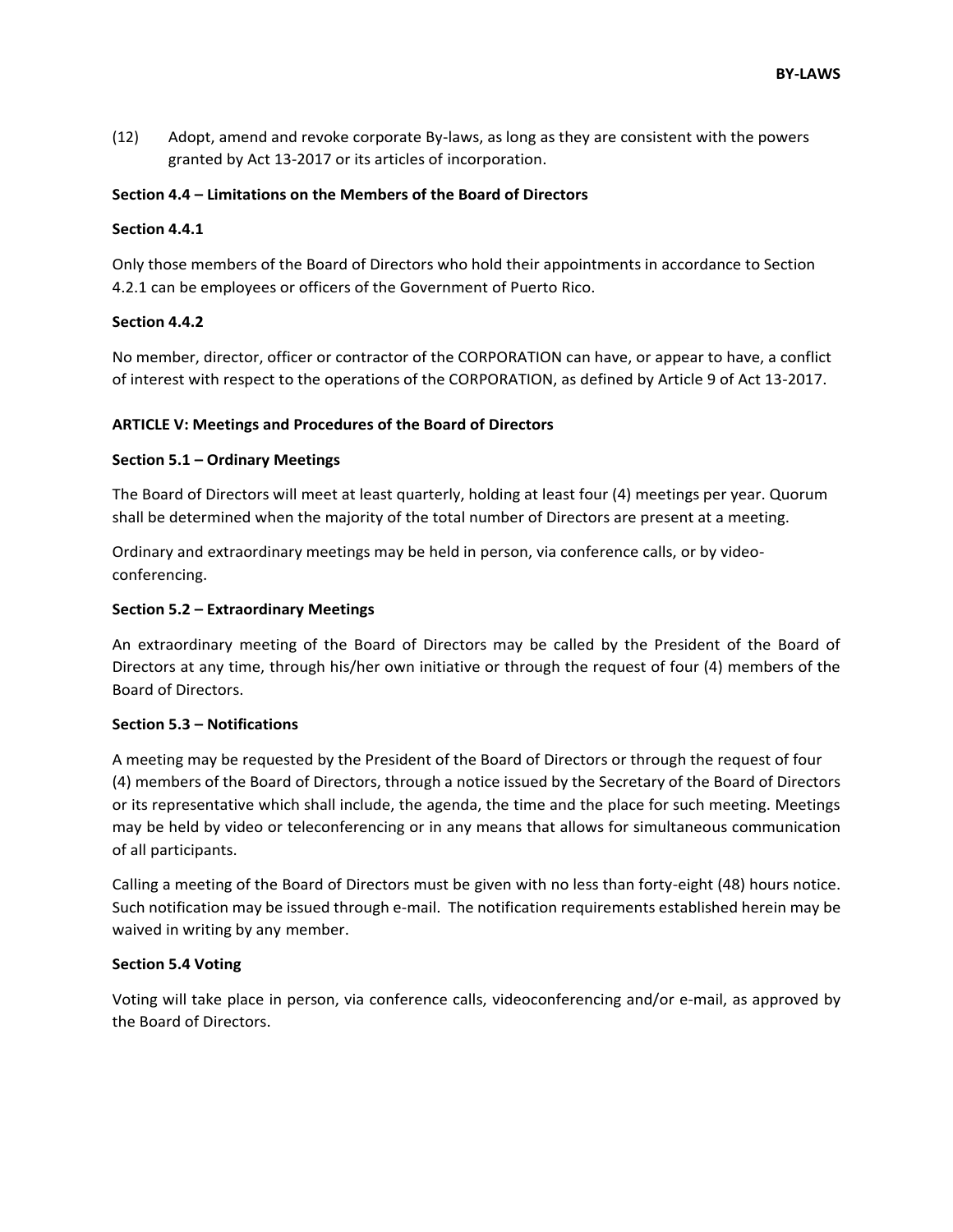Any and all actions taken by the Board of Directors shall be made by a majority vote of all the members constituting quorum.

Decisions may also be made by a vote of all members of the Board of Directors through a written consent, which may be signed or approved in one document or individually. No voting shall take place over items not disclosed in the agenda, and when the matter to be voted upon requires the Board of Directors to review documentation, the Board of Directors must be provided with at least seventy-two (72) hours prior to the voting to review the same.

# **Section 5.5 – Appointment and Creation of Committees**

In addition to committees authorized by Act 13-2017, the Board of Directors may create and designate any committees that it deems necessary.

### **ARTICLE VI: Officers**

# **Section 6.1 General**

- (1) The Executive President will be the Secretary of the Department of Economic Development and Commerce.
- (2) The Board of Directors of the CORPORATION will name an Executive Director and will name other officers as required to achieve an efficient operation and meet the objectives of the CORPORATION.

### **Section 6.1.1**

The offices of Executive Director, Treasurer and Secretary cannot be held simultaneously by the same person. The officers of the CORPORATION will have those duties as provided by the By-laws or resolutions of the Board of Directors and will act as officers as long as they enjoy the trust of the Board of Directors.

### **Section 6.1.2**

- (1) The Secretary of the Department of Economic Development and Commerce, as Executive President and primary officer of the Government of Puerto Rico entrusted with the pursuit of New Businesses and businesses, will have the responsibility of assisting the Executive Director in his/her on behalf of the CORPORATION.
- (2) The Executive President, in his/her capacity as a public official, will not be remunerated for his/her services, nor be given a stipend or reimbursement for expenses incurred.

### **Section 6.2 – Executive Director**

(1) The Executive Director will be the highest executive officer, entrusted with the general and active administration of the affairs of the CORPORATION, making sure that all directives, resolutions and guidelines of the Board of Directors, of the meetings of the members and of these By-laws are carried out.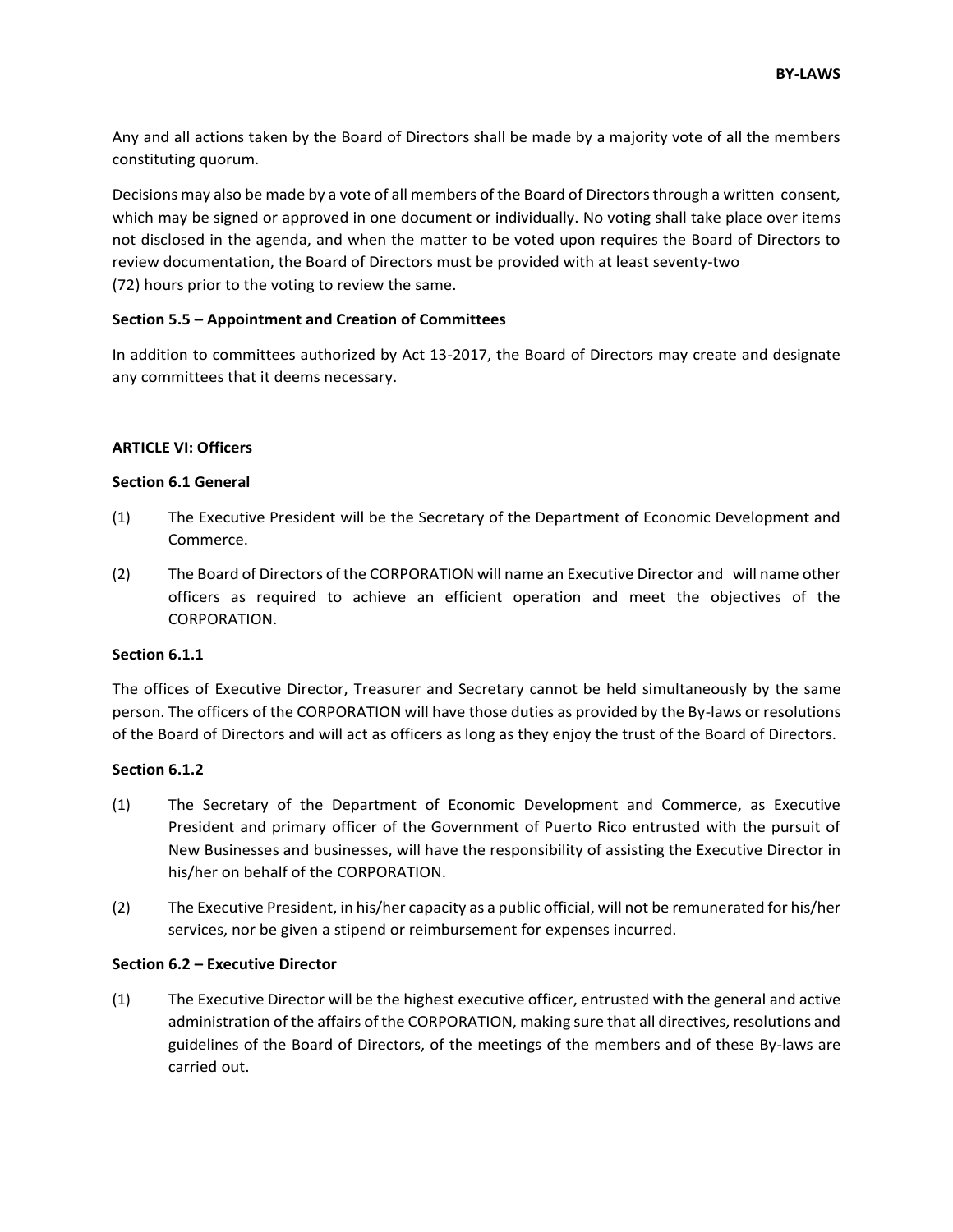- (2) The employment of the Executive Director will be on a full-time basis.
- (3) His/her mandate will be subject to the Board of Directors.
- (4) The Board of Directors will determine his/her salary and approve his/her expenditures, according to thresholds established and approved by the Board of Directors
- (5) On behalf of the Board of Directors will call all meetings through the Secretary of theBoard or his/her authorized representative
- (6) Will prepare the agenda of all meetings of the Board of Directors according to the guidelines provided by the Board of Directors. Additionally, he/she will prepare and deliver an Annual Report to the Board of Directors and will participate in the preparation of the operational budget.
- (7) Will participate in all meetings of the Board of Directors and committees with the approval of the Board of Directors but will not have the right to vote.
- (8) Will represent the CORPORATION before the Board of Directors and before any other entity or outside institution, whether it be of private or public nature. Likewise, he/she will represent the CORPORATION in all official functions.
- (9) Will be in charge of supervising all businesses and affairs of the CORPORATION and he/she will manage and supervise all subordinate employees of the CORPORATION.
- (10) Will employ the necessary personnel to carry out the objectives and tasks of the CORPORATION. In addition, will be able to lay off any employee of the CORPORATION and set a stipend within the budget approved by the Board of Directors. Will set up the functions and titles of the personnel, will supervise their performance and will delegate the administrative responsibilities that he/she deems necessary to the best interest of the CORPORATION.

### **Section 6.3 – Secretary**

The Secretary of the CORPORATION will:

- (1) Maintain an updated copy of the Articles of Incorporation, the By-laws of the CORPORATION, and any other document and/or By-laws approved by the Board of Directors that pertain to the operation of the CORPORATION.
- (2) Transcribe, keep and safeguard the minutes of the meetings of the Board of Directors and its committees.
- (3) Ensure that all notifications are made in accordance with the provisions of these By-laws and of Act 13-2017.
- (4) Monitor other relevant records.
- (5) Safeguard the Corporate Seal.
- (6) Keep a record of the postal and e-mail addresses of the members of the Board ofDirectors.
- (7) Perform any other incidental duties incumbent upon the Secretary and any other responsibility or task delegated by the Board of Directors.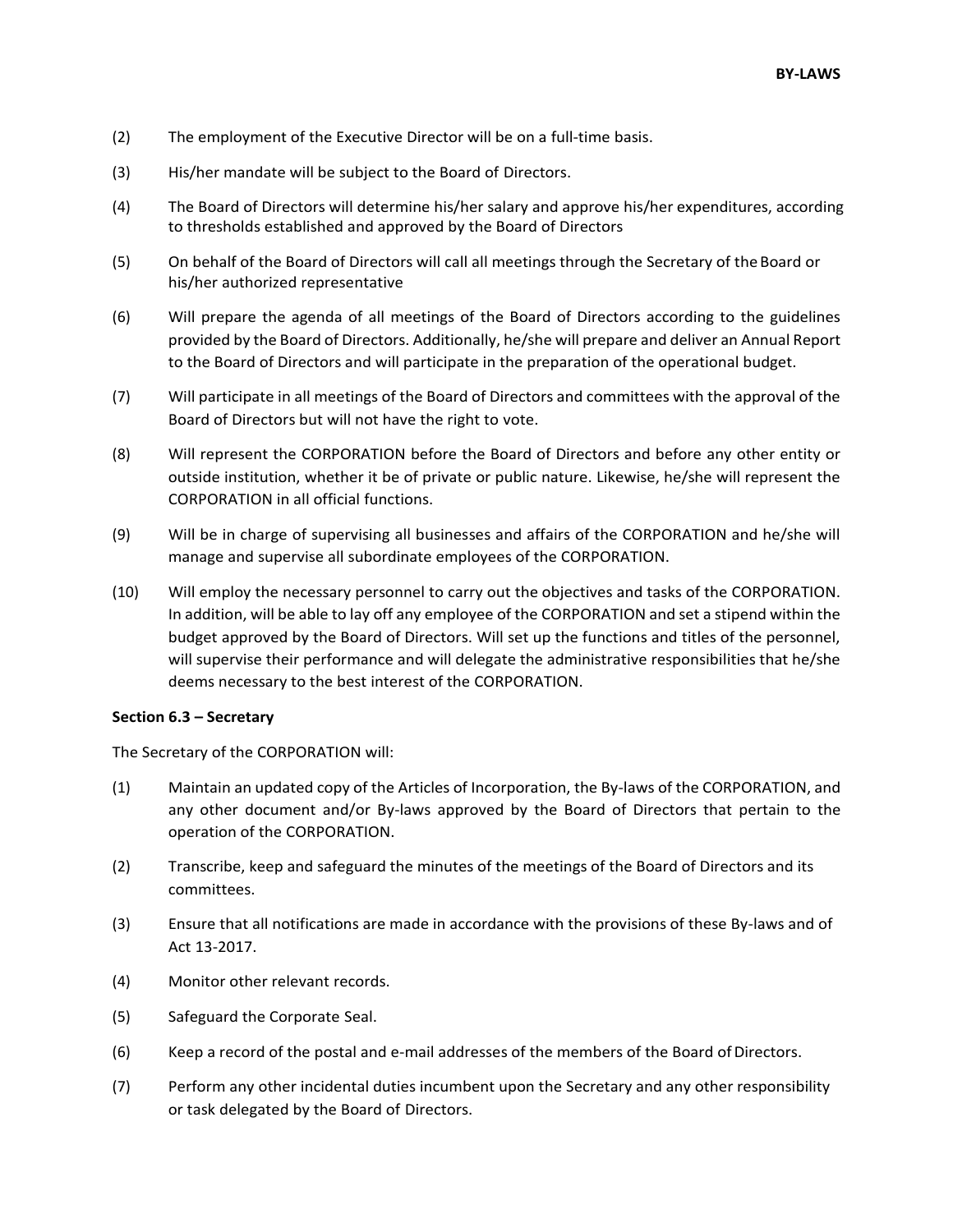Any of these tasks may be delegated to any person designated by the Board of Directors.

#### **Section 6.4 – Treasurer**

The Treasurer of the CORPORATION shall:

- (1) Keep the Board of Directors informed of the financial status of the CORPORATION.
- (2) Approve financial reports required by government agencies.
- (3) Perform any other incidental duties incumbent upon the position of Treasurer and any other task or responsibility delegated by the Board of Directors.

Any of these tasks may be delegated to any person designated by the Board of Directors.

#### **ARTICLE VII: Finances**

#### **Section 7.1 – Fiscal Year**

The fiscal year of the CORPORATION will start on the first day of July and end on the last day of June.

#### **ARTICLE VIII: Corporate Seal**

#### **Section 8.1**

The content on the seal of the CORPORATION will have the following wording: "INVEST PUERTO RICO". Said seal, which shall remain under the custody of the Secretary, shall be known as the Corporate Seal of the CORPORATION.

### **ARTICLE IX: Representation of the Corporation - Scope of the Authority**

#### **Section 9.1**

No Committee or member of the Board of Directors shall represent nor spend money on behalf of CORPORATION without the express authorization of the Board of Directors, unless such expenses or statement of expenditures are specifically included in the approved budget of the current year.

### **ARTICLE X: Private Non-Profit Corporation**

The CORPORATION is and shall always be a non-profit private corporation, pursuant to the provisions of Act 164-2009, known as the General Corporations Act, as amended (hereinafter, the "General Corporations Act" registered as such in the Department of State of Puerto Rico. The CORPORATION shall not be considered, for any purpose, a department, agency, public corporation, instrumentality, unit, or subdivision of the Government of Puerto Rico.

The debts and other obligations of the CORPORATION shall not constitute debts or obligations of the Directors, the Department of Economic Development and Commerce, the Government of Puerto Rico, or of any of its municipalities or other political subdivisions. Said debts/obligations/liabilities will be payable exclusively with funds of the CORPORATION.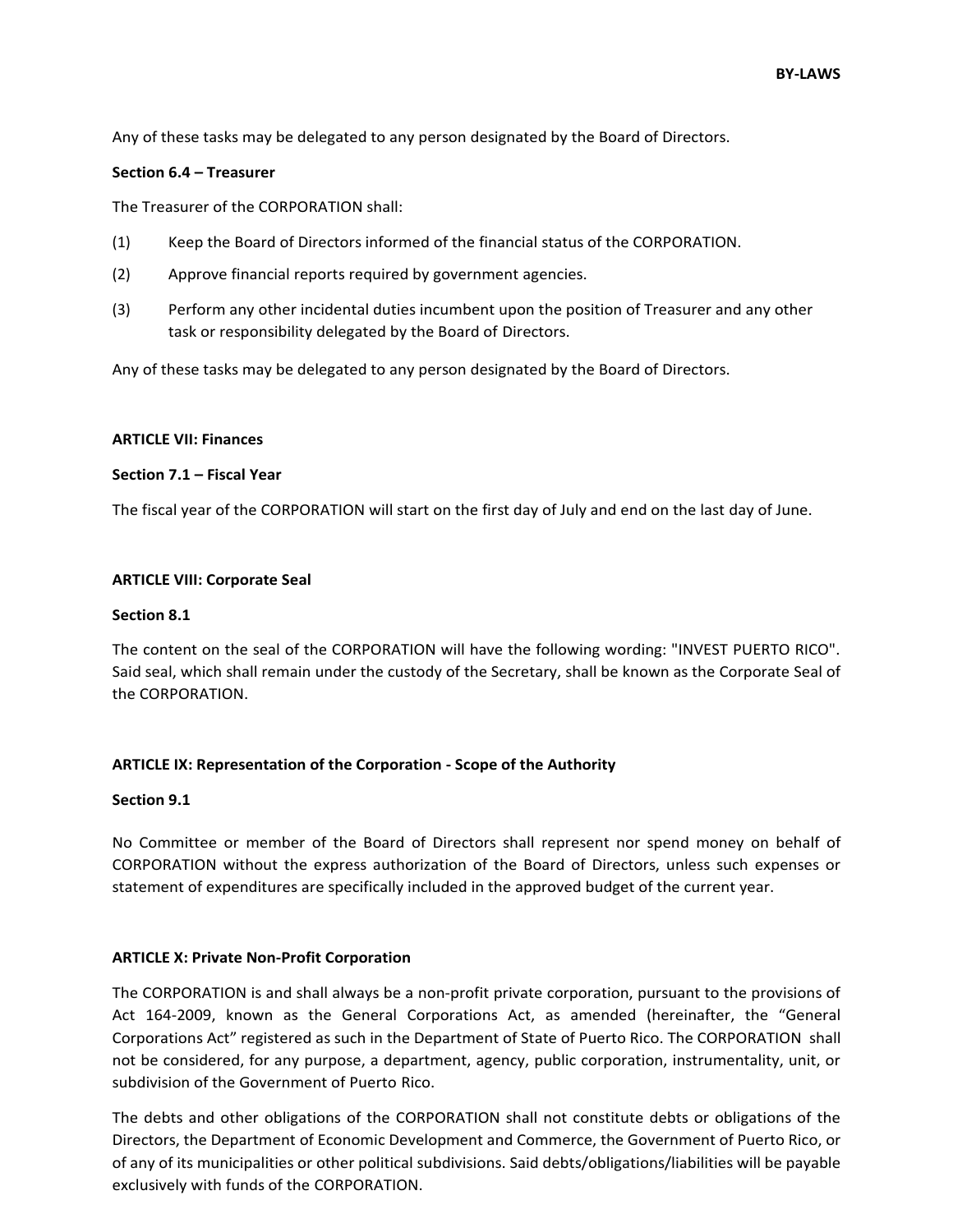#### **ARTICLE XI: Miscellaneous Provisions**

#### **Section 11.1 – Indemnity to Directors**

Each person who is made a party to or is involved in any action, suit, or proceeding, whether civil, criminal or administrative, only by reason of the fact that he or she is a director, officer or employee of the CORPORATION shall be indemnified and held harmless by the CORPORATION to the fullest extent authorized by the laws of Puerto Rico against all expense, liability and loss (including attorney's fees) incurred by such person in connection therewith, and such indemnification shall continue as to a person who has ceased its position or employment in the CORPORATION. The Board of Directors shall approve to indemnify only if it determines that such person has met the standards of conduct required by law, by Act 13, the By-laws and by any agreement executed by the CORPORATION, and that it was made in good faith in pursuance of the best interests of the CORPORATION.

The CORPORATION may maintain insurance to protect itself and any director, officer, employee or representative.

#### **Section 11.2 – Conflict of Interest**

Whenever a director has a financial or personal interest in any matter coming before the Board of Directors, the affected person shall a) fully disclose the nature of the interest and b) withdraw from discussion, lobbying, and voting on the matter. Any transaction or vote involving a potential conflict of interest shall be approved only when a majority of disinterested directors determine that it is in the best interest of the CORPORATION to do so. The minutes of meetings at which such votes are taken shall record such disclosure, abstention and rationale for approval.

### **ARTICLE XII: Amendments to Articles of Incorporation and Corporate By-laws**